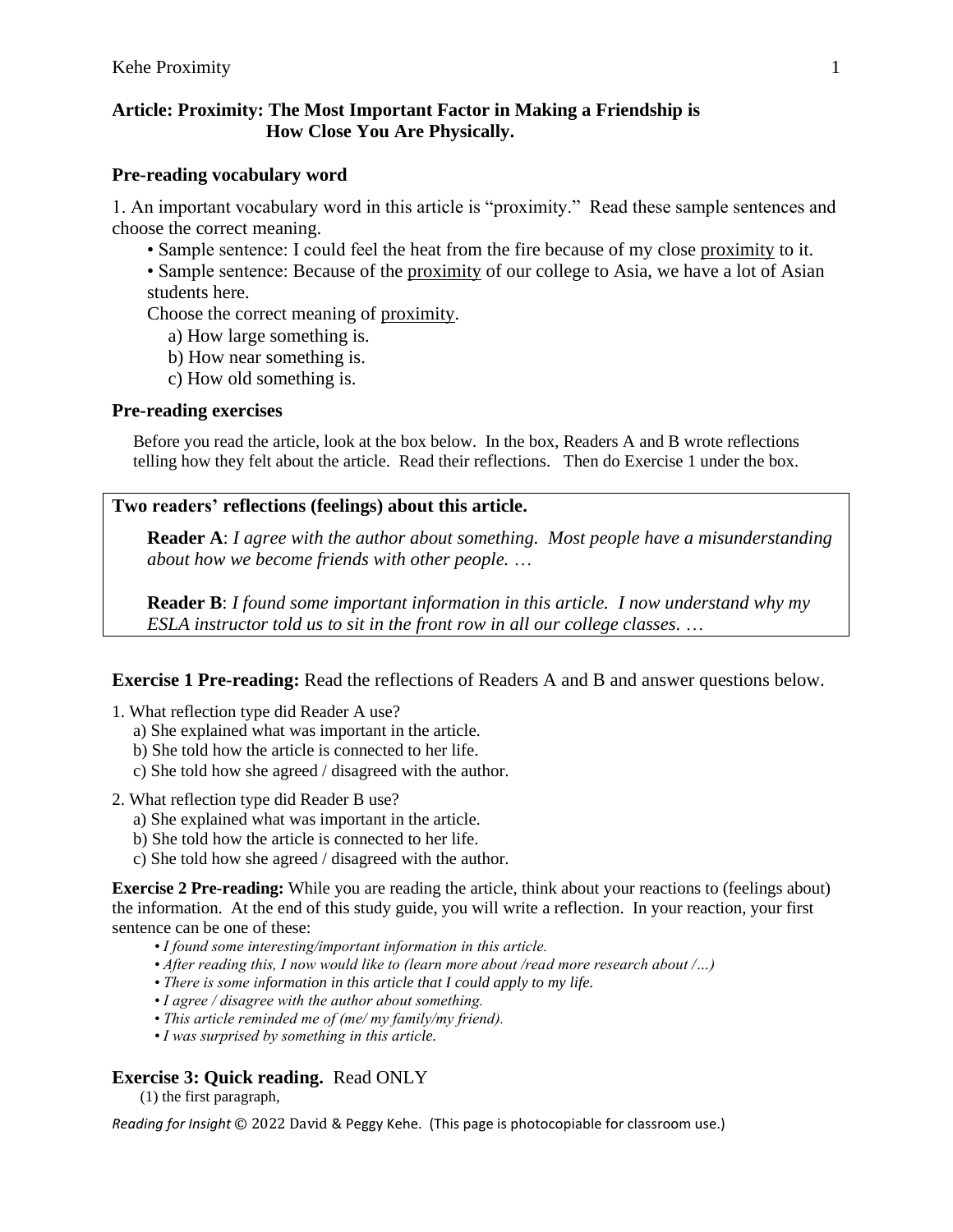(2) the first sentence of each paragraph

(3) the last paragraph

### **Proximity: The Most Important Factor in Making a Friendship**

<sup>1</sup> When we become friends with someone, it's probably because we like each other's personalities, or we share the same interests, for example, hobbies or certain sports. Perhaps it's because we belong to the same group or have the same religion. These are all reasons why people become friends, but a researcher wanted to find out what is the one most important factor that determines if people will become friends with each other. The result is quite amazing.

<sup>2</sup> The researcher, Mady Segal, a professor of sociology at Eastern Michigan University, conducted a study of 45 men who were in a class studying to be police officers. (These students were called cadets.) From her research, she was able to predict very accurately which cadets would become friends with each other. Surprisingly, the factor was their last (family) names. For example, Cadet Thompson was likely to become friends with Cadet Taylor and Cadet Adams was likely to become friends with Cadet Aaronson.

#### **Police-cadets study**

<sup>3</sup> Here is the reason for this. In the class, the cadets were assigned seats alphabetically, meaning in the order of the alphabet (A, B, C, D etc.) according to their family names. So, Taylor sat near Thompson (perhaps in front of him), but he didn't sit near Adams or Aaronson.

<sup>4</sup> Segal gave the cadets a questionnaire asking them whom they had formed close friendships with. About 90% of them said that it was with someone who sat right next to them in the class. She found that if two men sat even just a few chairs farther away, the chance that they would have a close

relationship would be a lot smaller. In sum, the most important factor in determining whether or not two cadets would become friends with each other was proximity in the classroom, in other words, how near they sat to each other; it was *not* sharing a common background or common interest.

5 In their book, *Click: The Magic of Instant Connections*, Ori and Rom Brafman tell about the cadets research above and similar studies about proximity. In one such study, psychologist Leon Frestinger looked at students living in college dormitories. He wanted to find out what might be the reasons why some students in the dorm had more friends than others.

#### **College dorm study**

<sup>6</sup> Frestinger found that the people who lived at the end of the halls of the dorms were *less* popular than those who live in the center. In other words, the ones near the center had a large number of friends. These popular students and less popular students seemed to be similar in their social skills and physical attractiveness, so Frestinger wanted to solve the mystery of why the ones who lived in the center of the halls had more friendships.

 $<sup>7</sup>$  At first, we might think that the students</sup> who lived at the end of the halls chose to have a quiet room, and the ones in the center asked to be where more people were around them so that they could have more interactions. But in Frestinger's study, the students weren't able to choose their rooms; the rooms were assigned to them by their college. (In other words, the rooms were assigned at random.) Therefore, there had to be another explanation.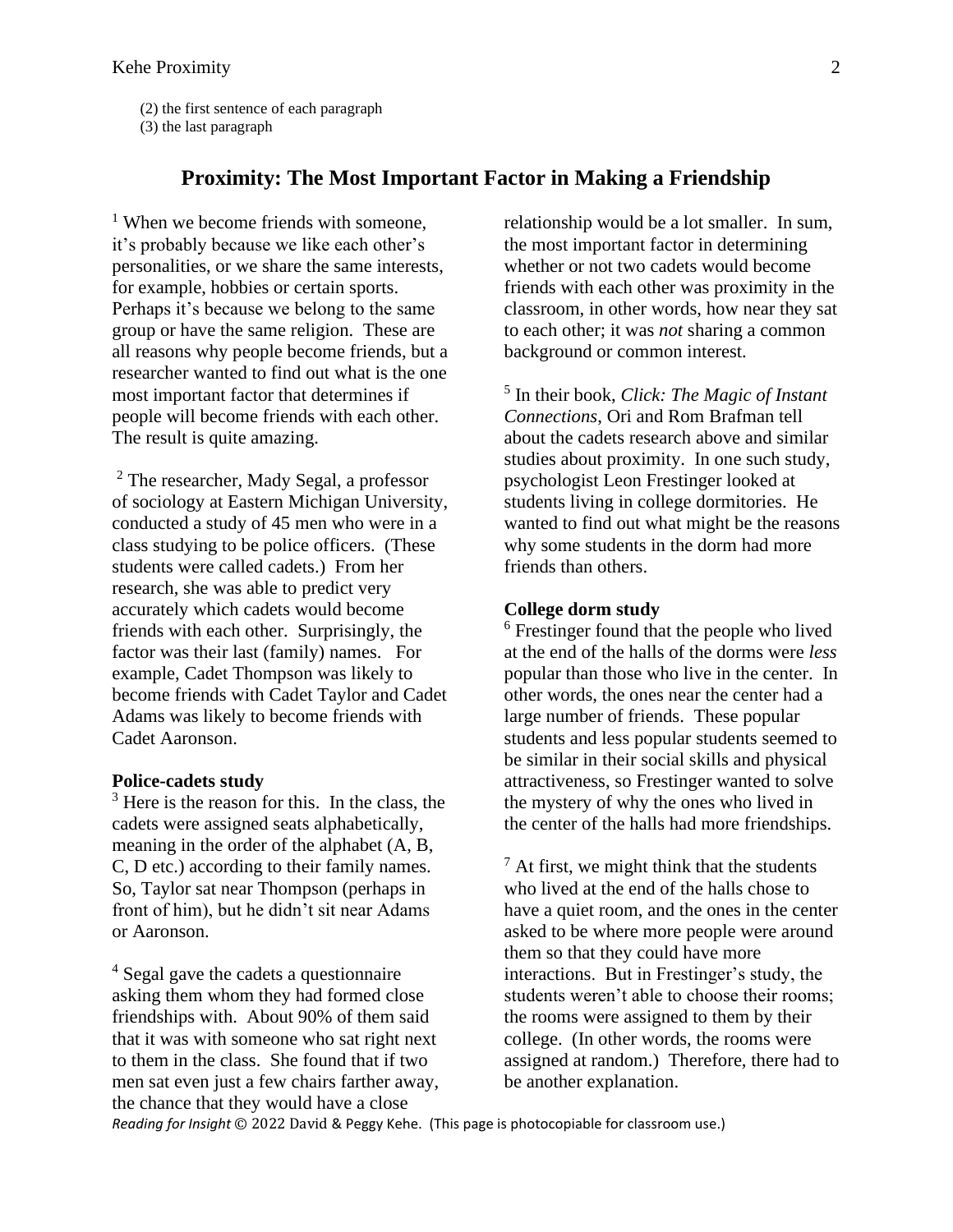<sup>8</sup> Frestinger's findings were similar to what Segal discovered with the cadets. About 40% of the students in the dorms said that their closest friends were the ones whose room was next to them (in other words, just 19 feet away). Interestingly, only 20% of the students had formed close friendships with someone who lived just two doors away (about 38 feet apart). Also, for students who lived three doors away, only 10% considered each other close friends. In summary, the crucial factor in determining who would have the most friendships was their proximity to other students. It makes sense that the ones who lived at the end of halls would have fewer close relationships because there were fewer people living near them.

#### **College lecture room study**

<sup>9</sup> It seems reasonable that we are more likely to form relationships with people whom we run into often because we probably will have conversations with them. However, what happens if people see each other often but don't say anything? An example of this is seeing the same person at our bus stop; perhaps we just nod to each other as a greeting but don't talk. Psychologists call this type of interaction, "passive contact." Richard Moreland and Scott Beach, two psychologists, wanted to find out if passive contact would affect how we felt about each other.

 $10$  To set up the experiment, these two psychologists gathered photos of four women who were the same age and looked similar. They showed these photos to a randomly chosen group of people who rated the four women by giving scores about four characteristics of each woman: (1) attractiveness, (2) likability, and (3) how friendly they seemed. All four women received the same scores by this group of people; in other words, they agreed that these women were very similar.

 $11$  The four women were asked to attend a psychology course that was held at a university in a large lecture hall that included 200 students for one term. For the experiment, one of the women never went to class, a second one attended only five classes, the third went to 10 class sessions and the fourth attended 15 sessions. None of the 200 students in the lecture hall knew about the experiment.

<sup>12</sup> Here is how the experiment was conducted. The three women who attended the class were told by the researchers to arrive a few minutes early. They did not attend the same class session. When one of the women arrived, she walked slowly toward the front of the class where all the other students could see her. The researchers told the women not to talk or nod or smile at the other students. If a student tried to talk to them, they were told to ignore him or her. In other words, they only had passive contact.

 $13$  At the end of the term, the researchers showed slides of the four women to the 200 students in the class and asked them if they recognized the women. On average, only 10% of the students said that one of the four women looked familiar, but they said that they didn't know where they had seen her.

<sup>14</sup> Next, the researchers asked the 200 classmates to evaluate each of the four women. They asked the students to rate them on a variety of characteristics such as how interesting they seemed, their attractiveness, popularity and intelligence. Remember, earlier a group of people had given these four women the same score about these characteristics.

<sup>15</sup> The results of the study found that the more class sessions that a woman attended, the more the students found her attractive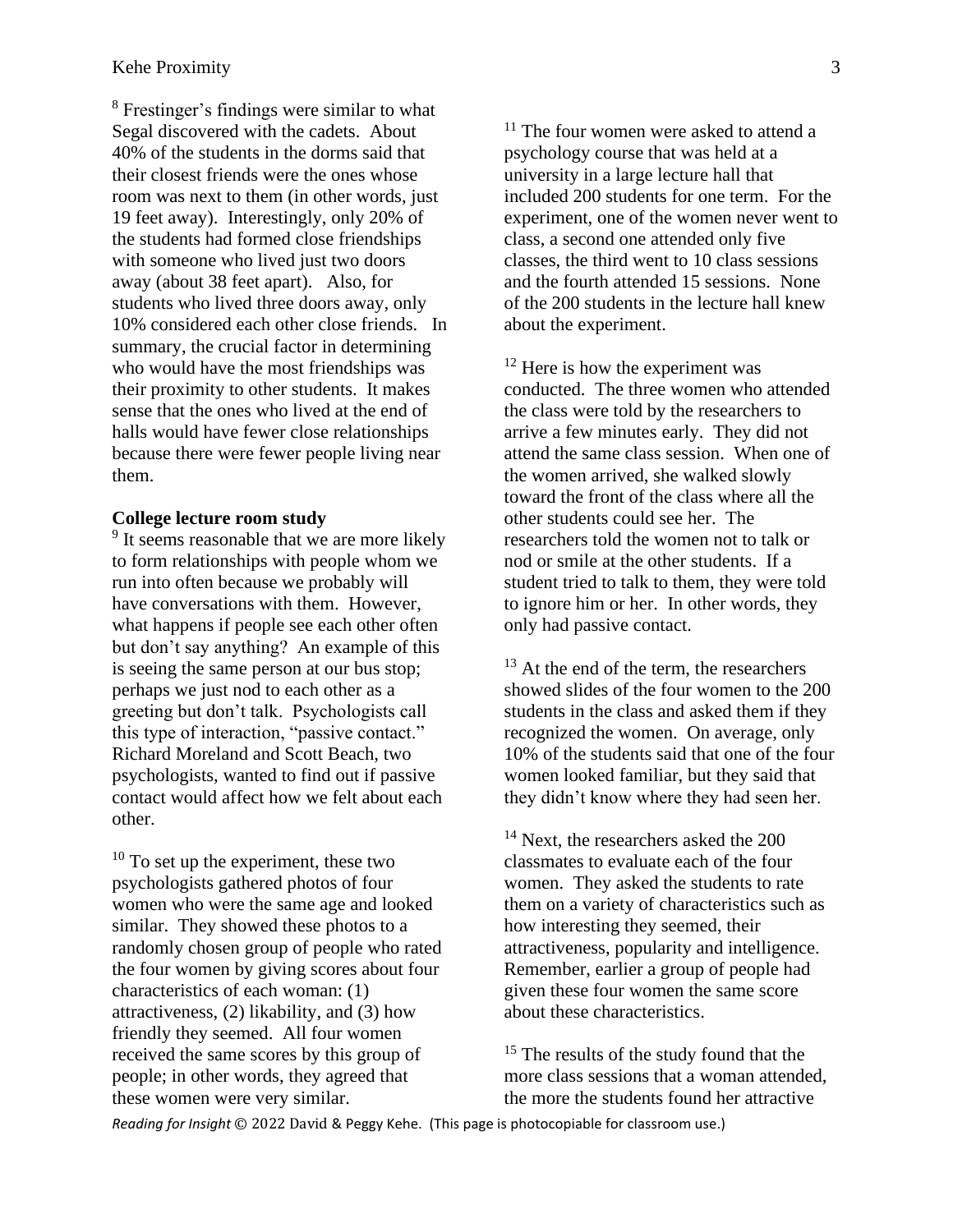#### Kehe Proximity 4

and the more they wanted to spend time with her. There was an especially large difference between the woman who attended 15 classes and the one who attended none.

<sup>16</sup> As mentioned above, most of the students hadn't remembered seeing any of the women. Thus, it seems that they made the ratings at a subconscious level. Just seeing her made her seem more attractive to them.

<sup>17</sup> The researchers asked the 200 students, "Imagine that you met the woman and learned more about her. What would be the probability (0-100%) that you would become friends?" Interestingly, the woman who attended no class scored 41%, the one who attended five class sessions got 43% and the ones who attended 10 and 15 classes scored 57 and 60% chance respectively that they would become friends with the students.

<sup>18</sup> Brafman and Brafman, in their book *Click*, summarize these studies by saying that we are more likely to make friendships with people who are physically near us. Even if we don't actually talk to them, proximity can have a positive effect on us. According to them, if you want to meet someone at a party, it's a better idea to stand near them than to just look at them across a crowded room.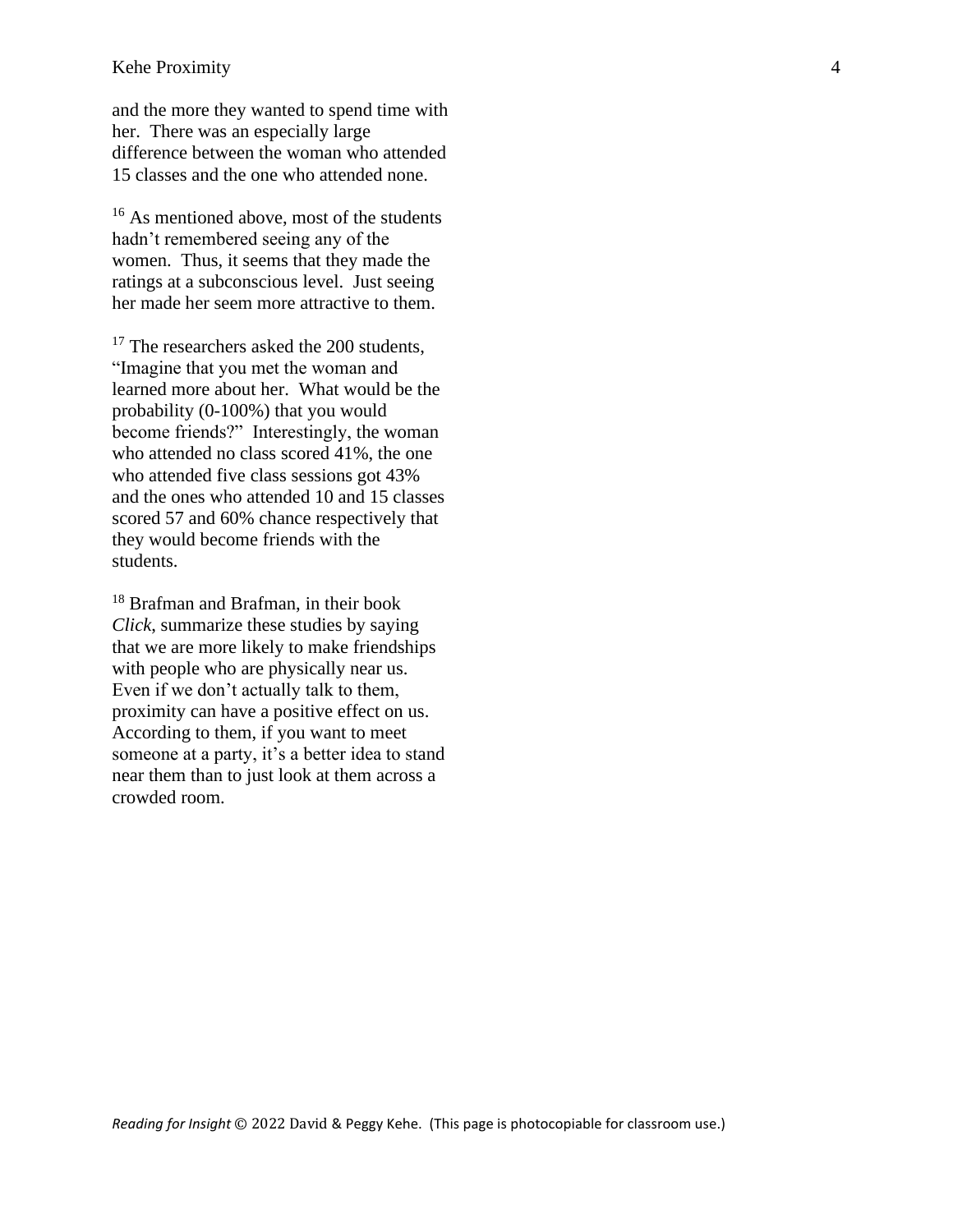**Exercise 4:** Answer these questions after doing a quick reading.

- 1. One important point that we learn from this article is
	- a) Being physically near someone can affect the chance that we'll become friends.
	- b) Attractive women will have more friends than less attractive ones.
	- c) Belonging to a sports team is a good way to make friends.
- 2. Answer True (T) or False (F).
	- \_\_\_ 1) The article is about friendships.
	- \_\_\_ 2) The article is about husbands and wives.
	- \_\_\_ 3) Researchers studied policemen who were trying to solve a crime.
	- \_\_\_ 4) At least one of the studies was about students.
	- \_\_\_ 5) In one study, some women were involved

#### **Part 1**

**Exercise 4:** Read ¶ 1-8 of the article.

**Exercise 5:** Answer the study guide questions below.

- 1. According to ¶ 1, the researchers …
	- a) wanted to prove that the most important reason people become friends is that they have similar personalities.
	- b) wanted to find out why people become friends.
	- c) wanted to make recommendations to people who are looking for friends.

2. About ¶ 2-4, the cadet study, if the underlined words are a mistake, write the correction above them. If they are not a mistake, write "OK" above them. (Notice: these are not grammar mistakes.)

 *OK cadets* Researchers studied 45 men who were police officers. The researcher found that the cadets

whose first names were alphabetically close to each other were more likely to become

roommates. About 90% of the cadets said that they had a close friendship with someone who sat

right next to them in the police car. In sum, the most important factor in two cadets becoming

friends was how old they were.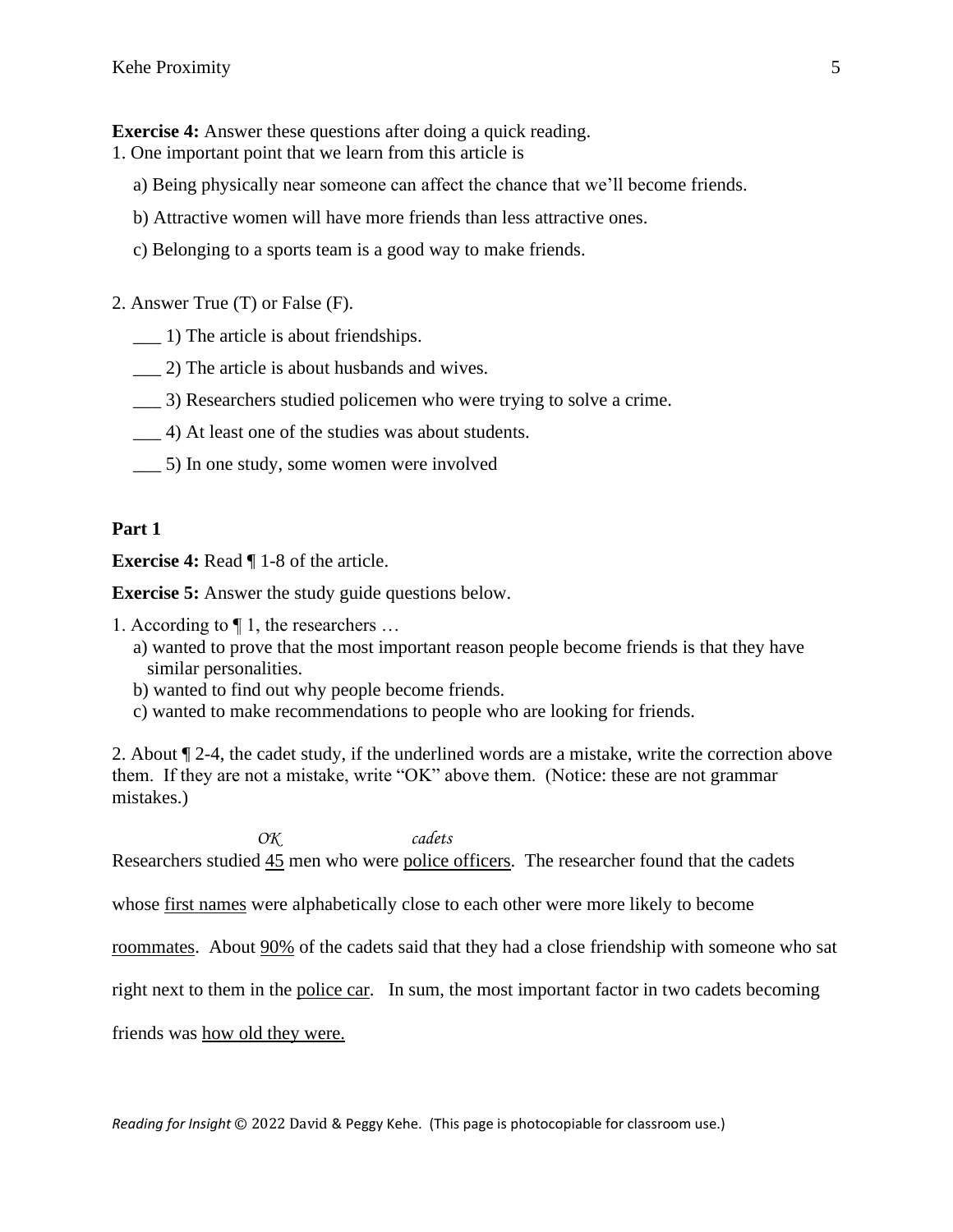#### **These next questions are about ¶ 5-8, the college dorm study.**

- 3. What was the purpose of the college dorm study?
	- a) To find out why some students seemed more popular than others.
	- b) To find out how to help students become more popular.
	- c) To find out how to improve college dorms.
- 4. Frestinger found that the reason some students had more friends was …
	- a) because they had better social skills.
	- b) because they were better looking physically.
	- c) because of where their dorm room was located.
- 5. In the study, some students had rooms at the end of the halls …
	- a) because they wanted quiet rooms.
	- b) because the college gave them those rooms.
	- c) because they wanted rooms near a lot of people.

6. **Challenging Question.** You don't have to answer it if it's too hard for you.

• According to ¶ 8, "Frestinger's findings were similar to what Segal discovered with the cadets." Explain how the findings were similar.

7. (Choose one) Students who lived next to each other were [more likely / less likely] to be friends than students whose rooms were two doors apart.

8. Explain this quote: "In summary, the crucial factor in determining who would have the most friendships was their proximity to other students."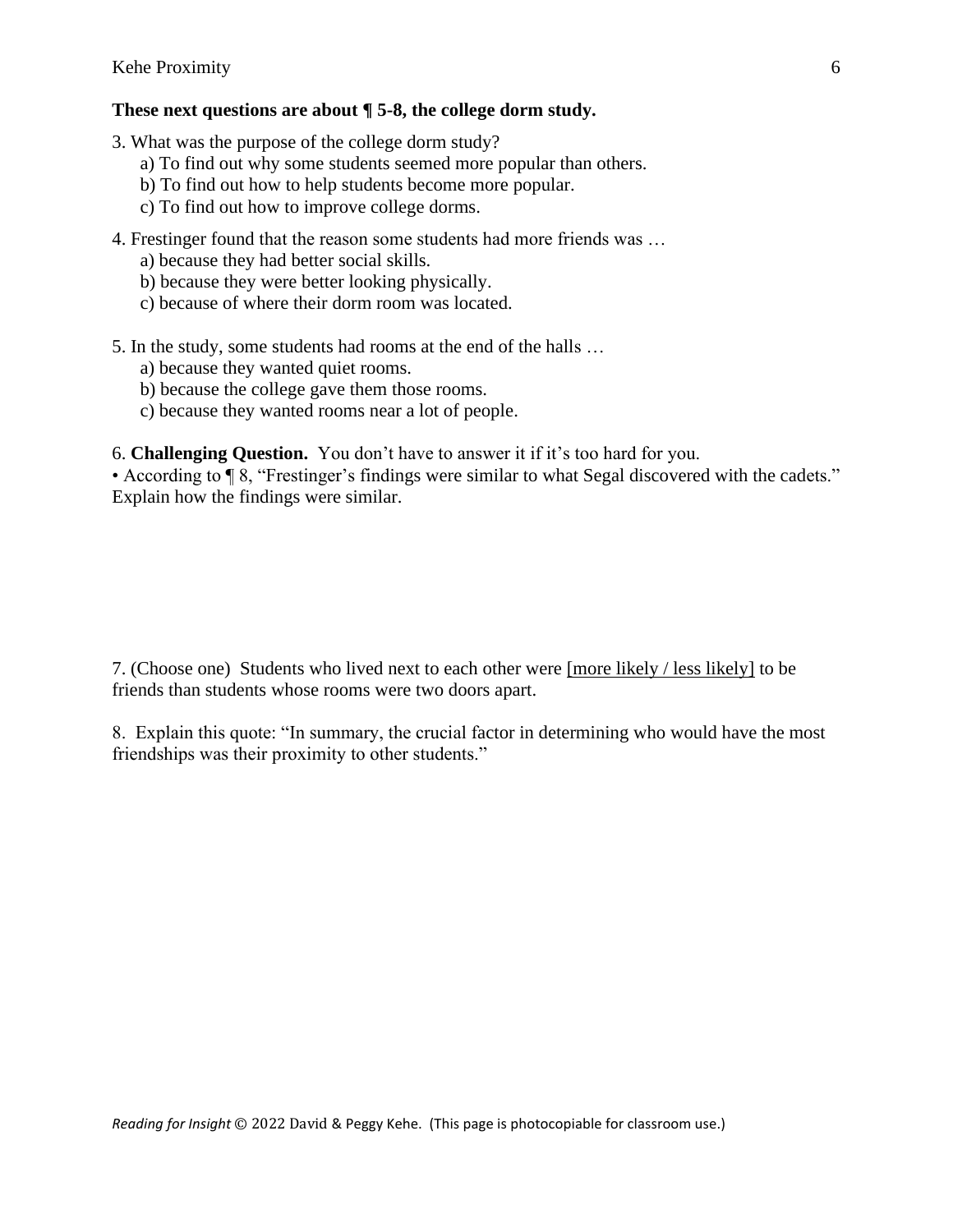#### Kehe Proximity 7

9. Write a short reflection about the information in  $\P$  1-8. You can write just one or two sentences. In your reaction, your first sentence can be one of these:

- *I found some interesting/important information in this article.*
- *After reading this, I now would like to (learn more about /read more research about /…)*
- *There is some information in this article that I could apply to my life.*
- *I agree / disagree with the author about something.*
- *This article reminded me of (me/ my family/my friend).*
- *I was surprised by something in this article.*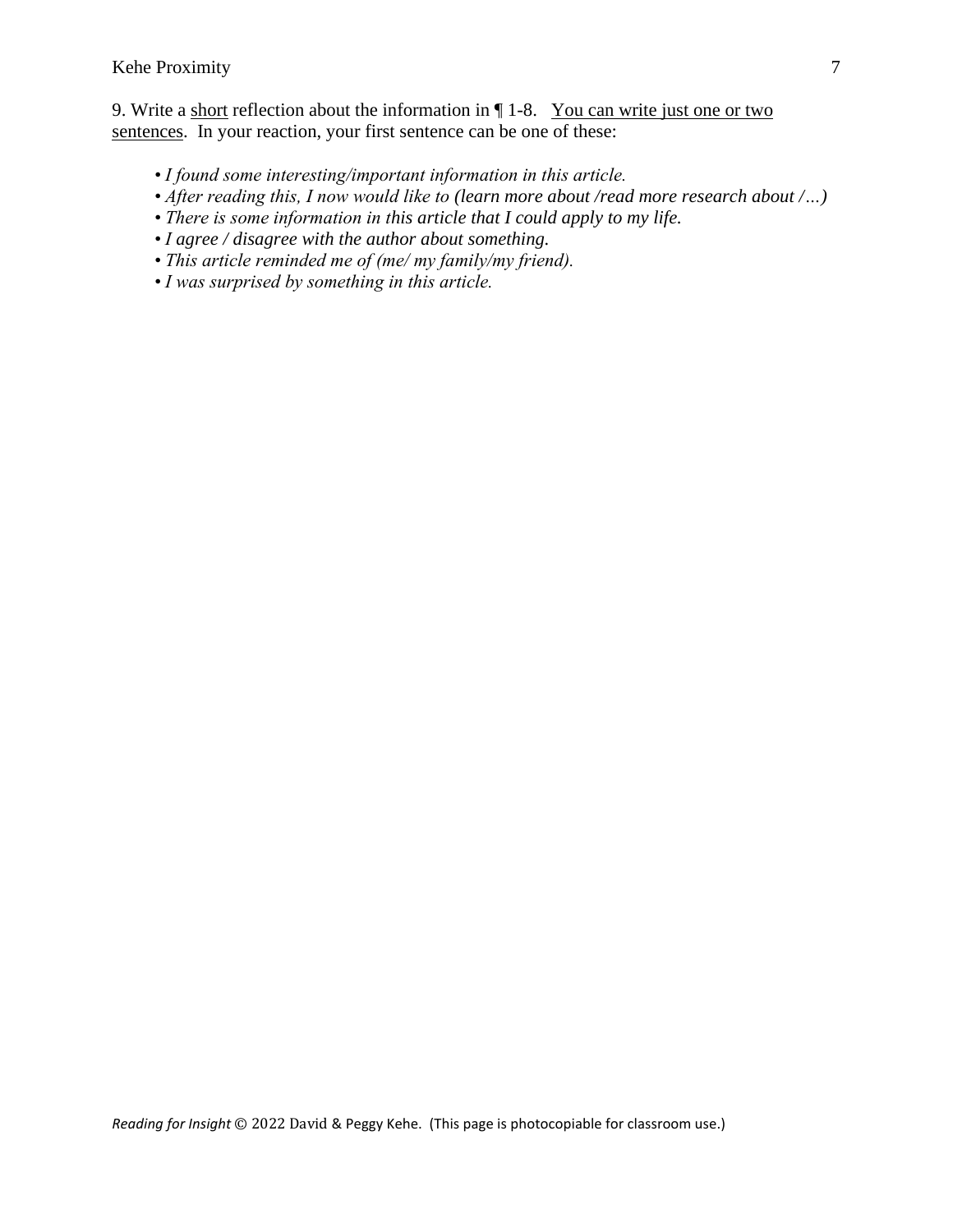#### Kehe Proximity 8

**Part 1** of the article ¶1-8

**Exercise 6. Academic Vocabulary Definition Exercise** Look in the article and find the words that have these meanings.

| Word |           |                      | Find the word that means                         |
|------|-----------|----------------------|--------------------------------------------------|
|      |           | look at<br>paragraph | say that something will happen before it happens |
|      |           | 2                    |                                                  |
| 2.   |           | $\overline{2}$       | correctly and true in every detail               |
| 3.   |           | 3                    | gave someone a particular thing                  |
| 4.   | (2 words) | 7                    | without any plan, or goal or pattern             |
| 5.   |           | 8                    | very, very important                             |

**Exercise 7. Vocabulary Fill-in Exercise**: Choose the words in Exercise 5 to fill in the blanks below.

- 1. The police found the thief because the store own described his appearance .
- 2. Doctors that we will have good health when we are older if we exercise when we are young.
- 3. Math is a subject for anyone who wants to be a computer programmer.
- 4. Sara couldn't decide where to go for a vacation, so she put the names of five cities on pieces

of paper, put the piece of paper in a small box, and then chose one .

5. When a new employee started working at our company, our boss him/her to work with an older employee as partners.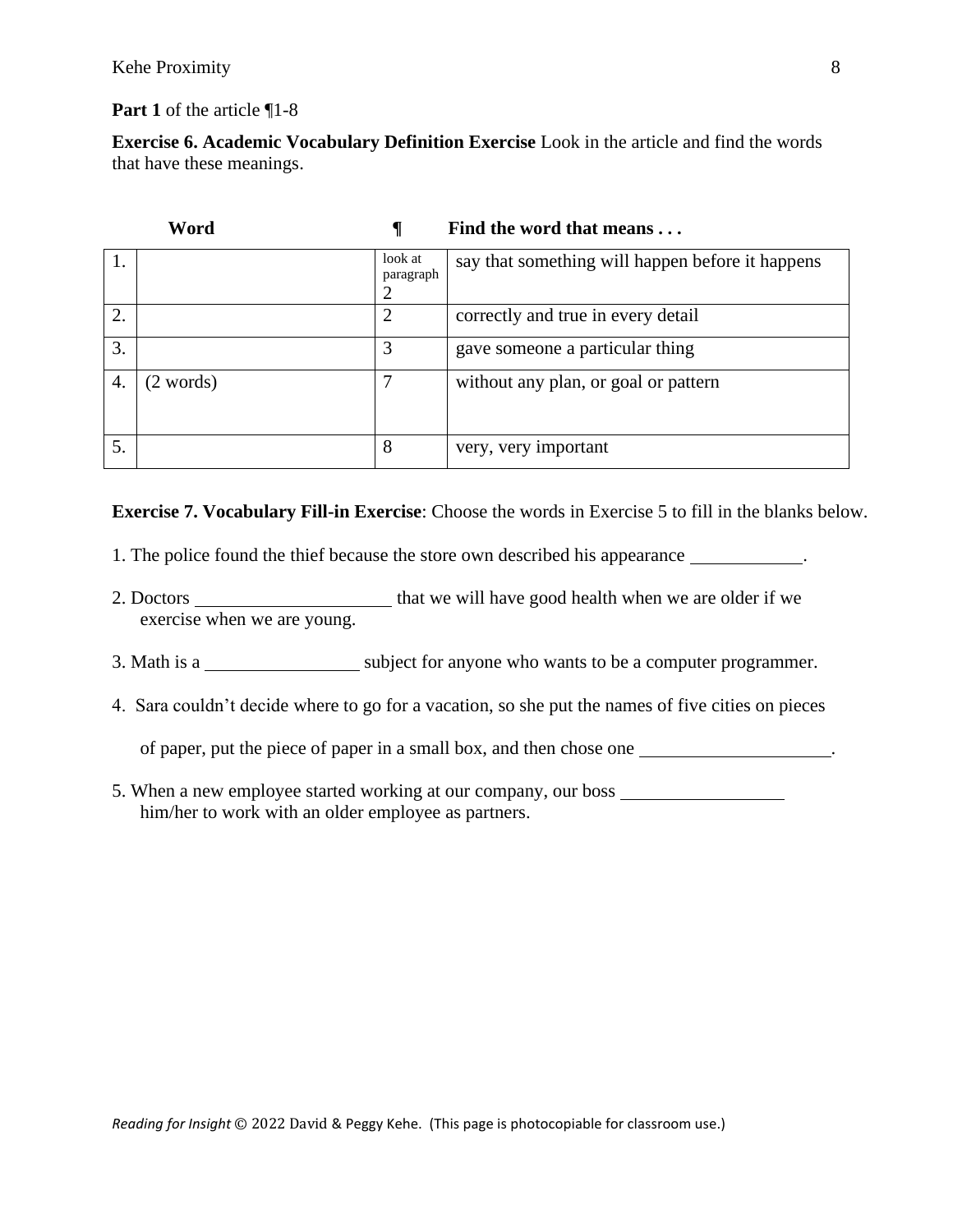## **PART 2**

## **Exercise 8: Read ¶ 9-18**

1. **Challenging Question.** You don't have to answer it if it's too hard for you.

• In ¶ 9, it mentions "passive contact." Give an example of passive contact that you've recently had.

2. About the college lecture room study, paraphrase these paragraphs by filling in the blanks with the words in the box.

|    | 200 students   | different | similar                      | the 200 students               | front row |
|----|----------------|-----------|------------------------------|--------------------------------|-----------|
| 20 | no             |           | more attractive and likeable | never                          | sometimes |
|    | looked similar |           | middle of the class          | who had never seen them before |           |

The researchers started the study by first showing pictures of four women to some people

. The reason that they did this was because

they wanted to make sure that people would agree that these women looked

. Then the experiment began. It took place in a class with

in a large lecture hall on a college campus during one term. Three of women attended

either 10 classes, 15 classes or classes. When one of the women arrived, she

walked to the front of the hall and sat in the set of the state of the hall and sat in the set of state of state of  $\frac{1}{2}$ . She

talked to anyone. At the end of the term, the researchers showed slides of each of the

four women to . Although the people earlier had said all

four women , the 200 students said that they looked

. The one who attended the most classes was rated as

*Reading for Insight* © 2022 David & Peggy Kehe. (This page is photocopiable for classroom use.)

.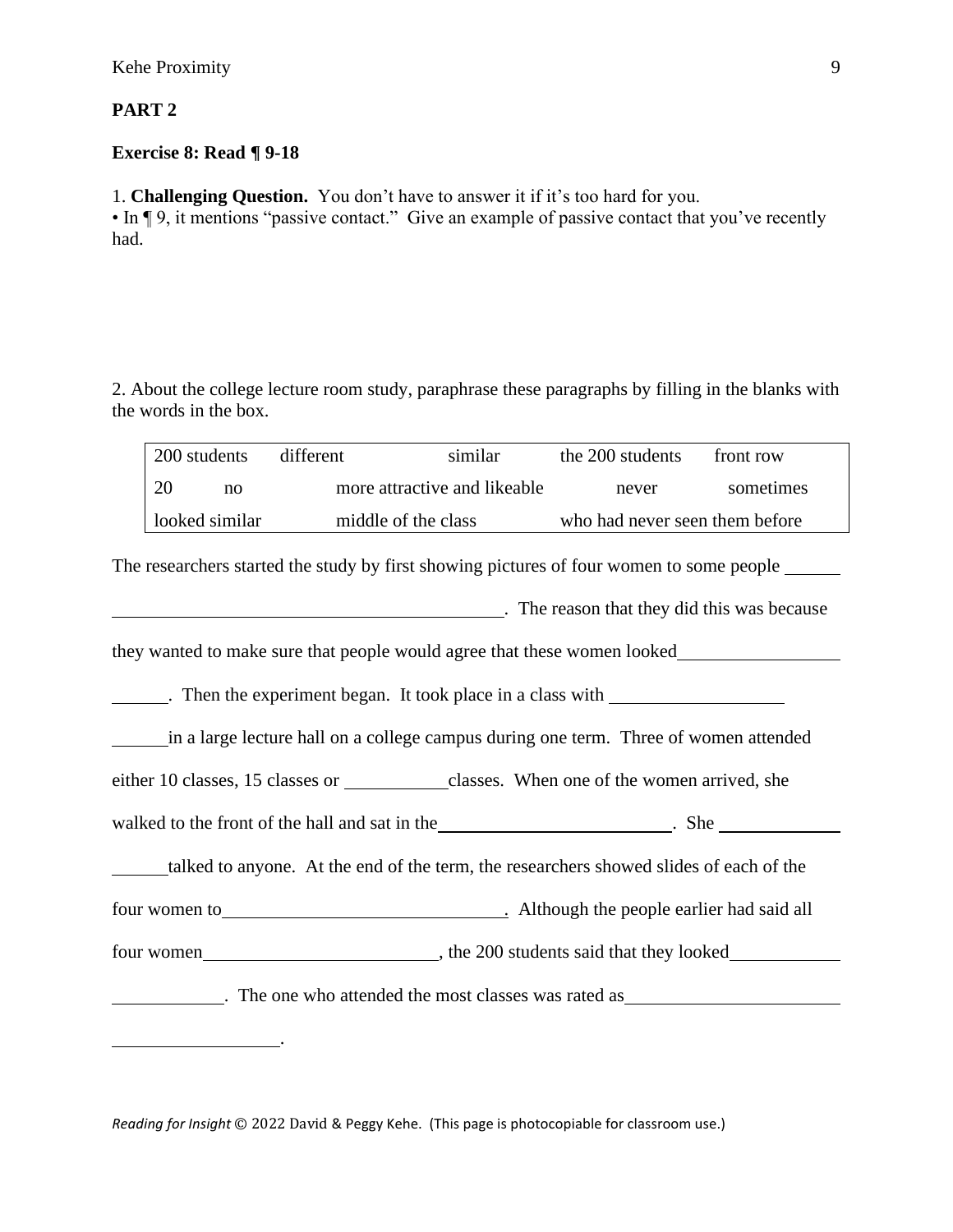3. Why did the researches start by asking a randomly chosen group of people to rate the women? a) Because they didn't want to have a woman who looked more attractive than the others for the experiment.

b) Because they wanted four women who looked more friendly than the 200 students in the class.

c) Because they didn't want the women to talk to anyone during the class.

4. **Challenging Question.** You don't have to answer it if it's too hard for you.

• In  $\P$  18, it says, "Even if we don't actually talk to them, proximity can have a positive effect on us." Explain what this means.

**Exercise 9.** Write a reflection about the article. Try to write a paragraph with several sentences. In your reaction, your first sentence can be one of these:

- *I found some interesting/important information in this article.*
- *After reading this, I now would like to (learn more about /read more research about /…)*
- *There is some information in this article that I could apply to my life.*
- *I agree / disagree with the author about something.*
- *This article reminded me of (me/ my family/my friend).*
- *I was surprised by something in this article.*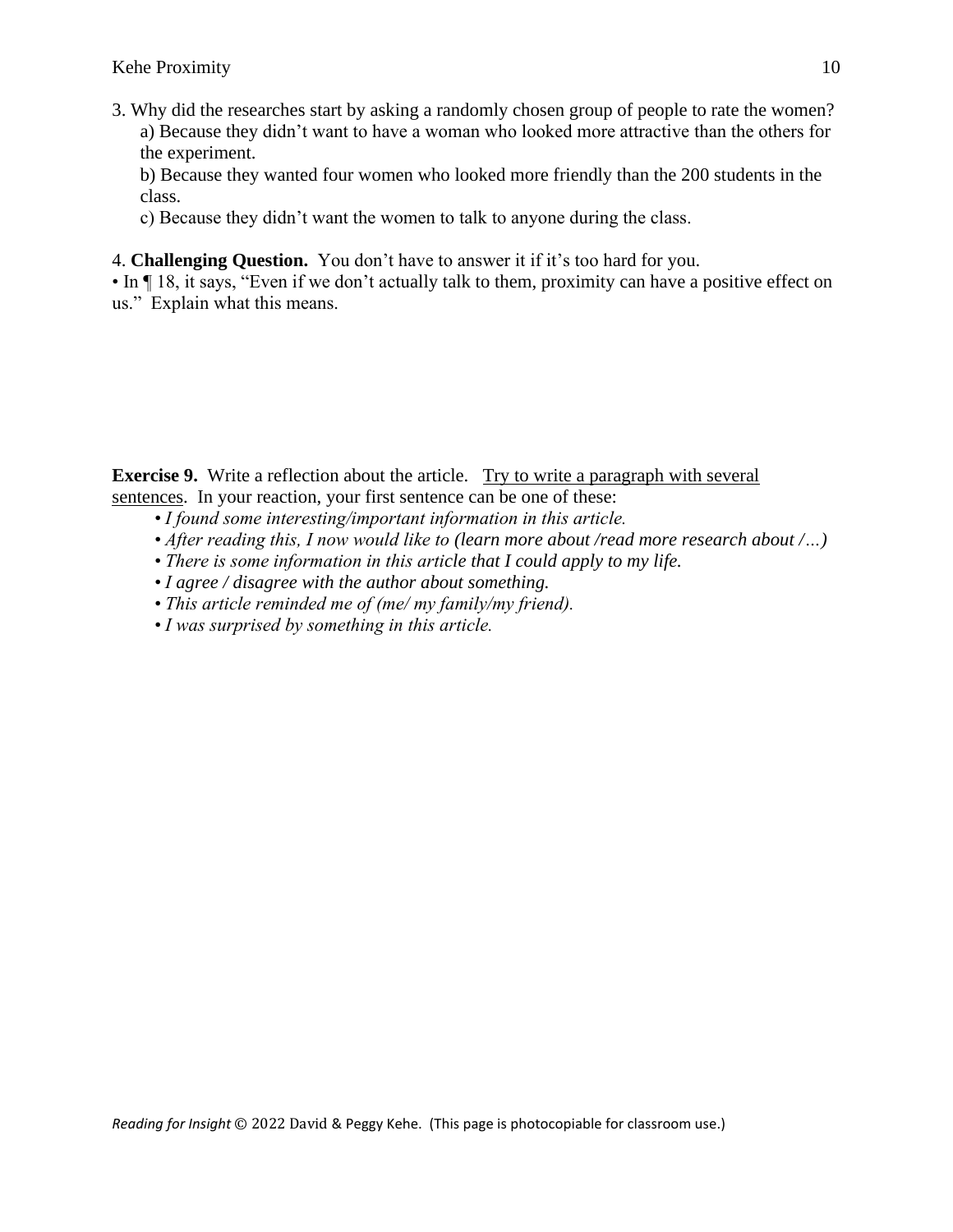## **PART 2: ¶ 9-18**

**Exercise 10. Academic Vocabulary Definition Exercise** Look in the article and find the words that have these meanings.

|    | Word |                           | Find the word that means                                                                                                      |
|----|------|---------------------------|-------------------------------------------------------------------------------------------------------------------------------|
| 1. |      | look at<br>paragraph<br>9 | move your head up and down to non-verbally say<br>hi or yes                                                                   |
| 2. |      | 10                        | in a way that something is chosen by chance, not<br>on purpose                                                                |
| 3. |      | 12                        | pay no attention to someone or something on<br>purpose                                                                        |
| 4. |      | 14                        | judge how good or useful or successful something<br><b>1S</b>                                                                 |
| 5. |      | 16                        | describes ideas and feelings that are hidden in your<br>mind and affect your behavior. You do not know<br>that you have them. |

- **Exercise 11. Vocabulary Fill-in Exercise**: Choose the words in Exercise 5 to fill in the blanks below.
- 1. Jane doesn't know why she is afraid of dogs. The reason is probably in her mind.
- 2. When I'm telling my opinion to a group of people, I feel more confident if they their heads.
- 3. I always my brother's advice because he seems to always be wrong when he makes a recommendation.
- 4. In a lottery, the winning number is chosen \_\_\_\_\_\_\_\_\_\_\_\_\_\_\_\_\_\_\_\_\_.
- 5. Before buying a car, it's a good idea to it by driving it first.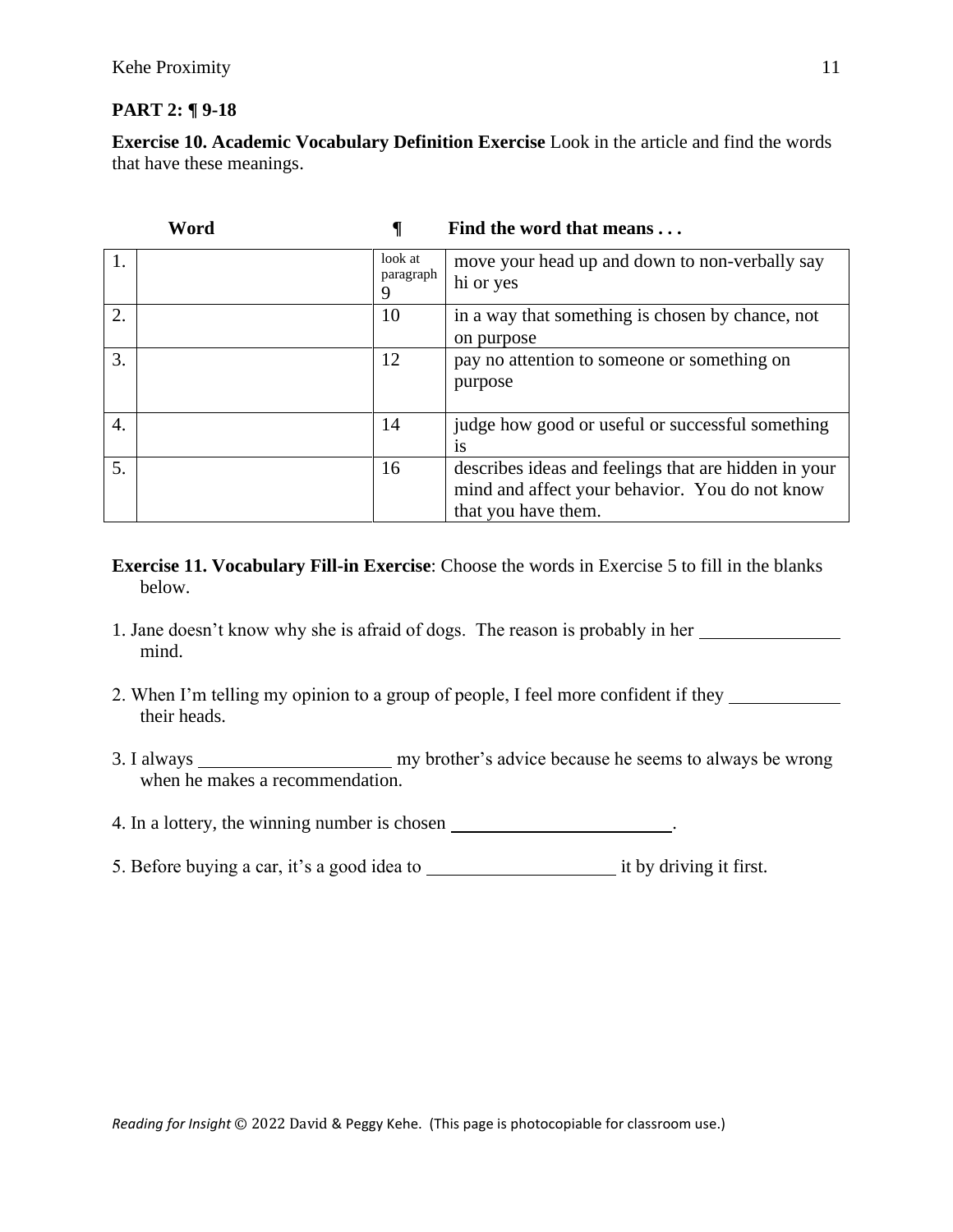# **Article: Proximity: The Most Important Factor in Making a Friendship**

## **Pre-reading vocabulary word**

1. An important vocabulary word in this article is "proximity." Read these sample sentences and choose the correct meaning.

- Sample sentence: I could feel the heat from the fire because of my close proximity to it.
- Sample sentence: Because of the proximity of our college to Asia, we have a lot of Asian students here.

Choose the correct meaning of proximity.

a) How large something is.

- b) How near something is.
- c) How old something is.

## **Pre-reading exercises**

Before you read the article, look at the box below. In the box, Readers A and B wrote …

## **Two readers' reflections (feelings) about this article.**

**Reader A**: *I agree with the author about something. Most people have a misunderstanding about how we become friends with other people.* …

**Reader B**: *I found some important information in this article. I now understand why my ESLA instructor told us to sit in the front row in all our college classes.* …

**Exercise 1 Pre-reading:** Read the reflections of Readers A and B and answer questions below.

- 1. a) She explained what was important in the article.
	- b) She told how the article is connected to her life.
	- c) She told how she agreed / disagreed with the author.
- 2. a) She explained what was important in the article.
	- b) She told how the article is connected to her life.
	- c) She told how she agreed / disagreed with the author.

**Exercise 2 Pre-reading:** While you are reading the article, think about your reactions to (feelings about) the information. At the end of this study guide, you will write a reflection. In your reaction, your first sentence can be one of these:

- *I found some interesting/important information in this article.*
- *After reading this, I now would like to (learn more about /read more research about /…)*
- *There is some information in this article that I could apply to my life.*
- *I agree / disagree with the author about something.*
- *This article reminded me of (me/ my family/my friend).*
- *I was surprised by something in this article.*

## **Exercise 3: Quick reading.** Read ONLY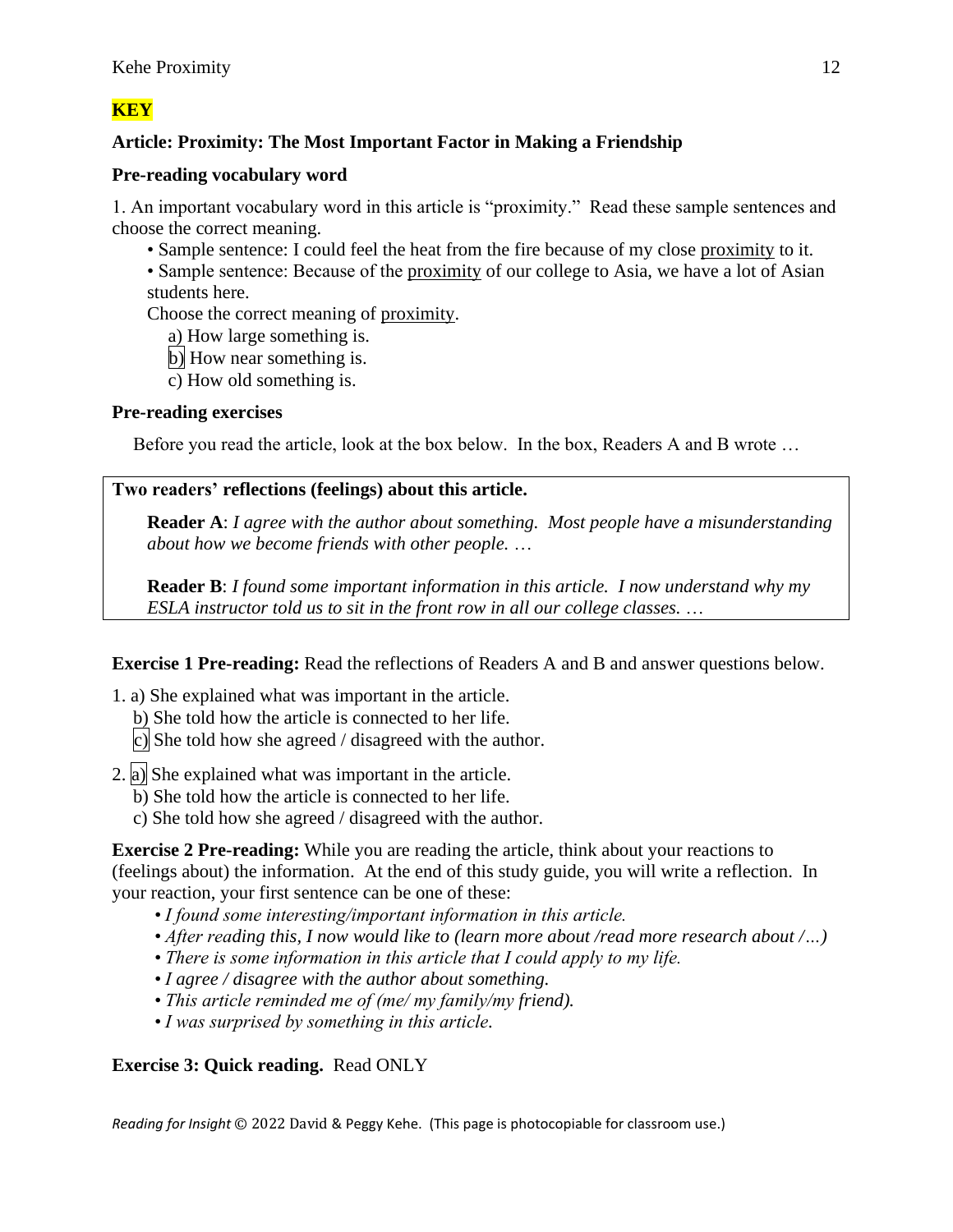**Exercise 4:** Answer these questions after doing a quick reading.

- 1. One important point that we learn from this article is
	- a) Being physically near someone can affect the chance that we'll become friends.
	- b) Attractive women will have more friends than less attractive ones.
	- c) Belonging to a sports team is a good way to make friends.
- 2. Answer True (T) or False (F).
	- $_T_1$  1) The article is about frienships.
	- F 2) The article is about husbands and wives.
	- \_F\_\_ 3) Reseachers studied policemen who were trying to solve a crime.
	- $T_{-}$  4) At least one of the studies was about students.
	- $T_{\text{m}}$  5) In one study, some women were involved.

#### **Part 1**

**Exercise 4:** Read  $\P$  1-8 of the article.

**Exercise 5:** Answer the study guide questions below.

1. According to ¶ 1, the researchers …

a) wanted to prove that the most important reason people become friends is that they have similar personalities.

- b) wanted to find out why people become friends.
- c) wanted to make recommendations to people who are looking for friends.

2. About ¶ 2-4, the cadet study, if the underlined words are a mistake, write the correction above them. If they are not a mistake, write "OK" above them. (Notice: these are not grammar mistakes.)

*OK cadets* Researchers studied 45 men who were police officers. The researcher found that the cadets

whose **first** names were alphabetically close to each other were more likely to become

**roommates.** About 90% of the cadets said that they had a close friendship with someone who sat

right next to them in the **police car.** In sum, the most important factor in two cadets becoming

friends was **how old they were**.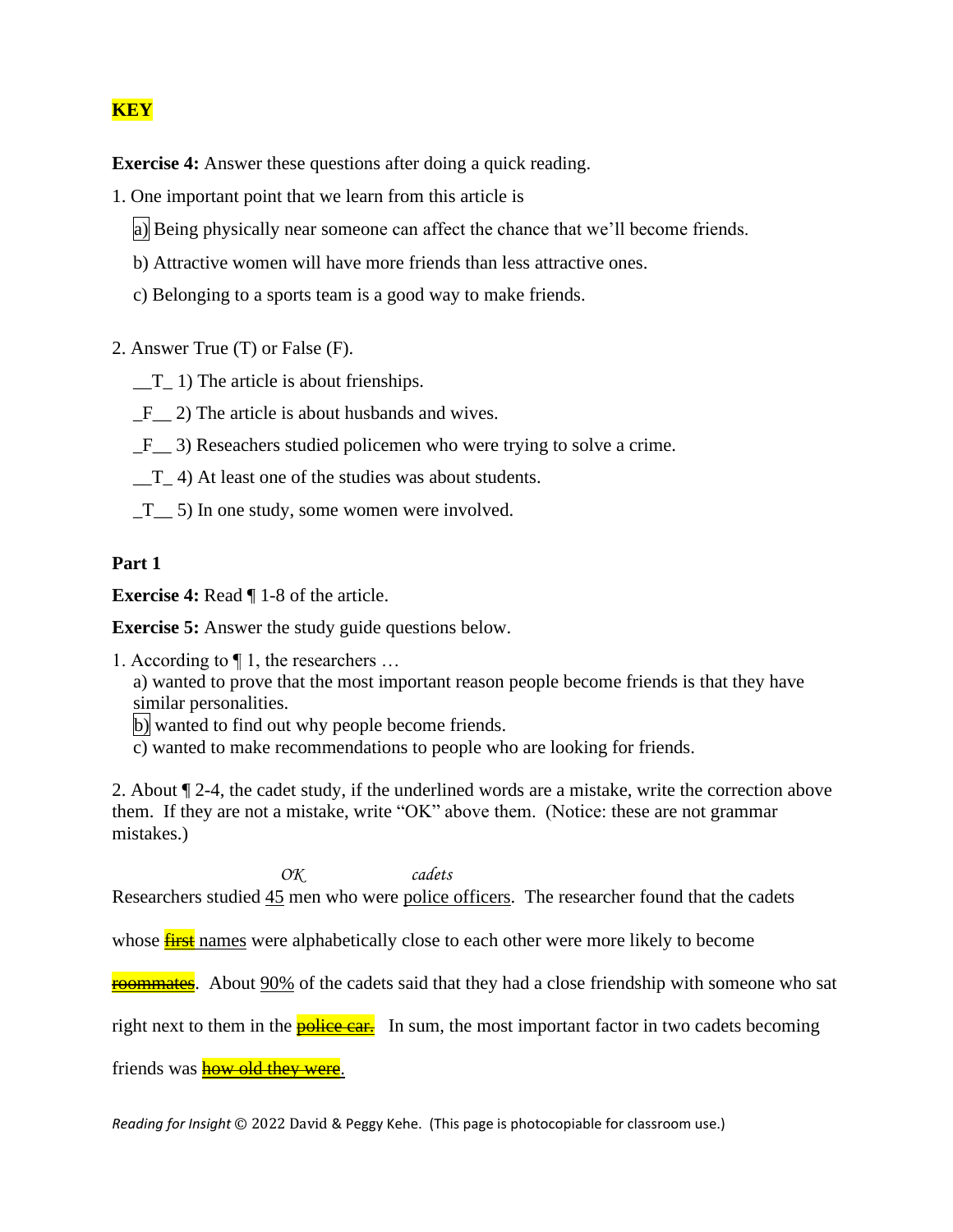# **These next questions are about ¶ 5-8, the college dorm study.**

- 3. What was the purpose of the college dorm study?
	- a) To find out why some students seemed more popular than others.
	- $\overline{b}$ ) To find out how to help students become more popular.
	- c) To find out how to improve college dorms.
- 4. Frestinger found that the reason some students had more friends was …
	- a) because they had better social skills.
	- b) because they were better looking physically.
	- c) because of where their dorm room was located.
- 5. In the study, some students had rooms at the end of the halls …
	- a) because they wanted quiet rooms.
	- b) because the college gave them those rooms.
	- $\overline{c}$ ) because they wanted rooms near a lot of people.

6. **Challenging Question.** You don't have to answer it if it's too hard for you.

• According to ¶ 8, "Frestinger's findings were similar to what Segal discovered with the cadets." Explain how the findings were similar.

# *In both case, friends were determined by how close they physically were to each other.*

7. (Choose one) Students who lived next to each other were  $\frac{1}{2}$  likely / less likely to be friends than students whose rooms were two doors apart.

8. Explain this quote: "In summary, the crucial factor in determining who would have the most friendships was their proximity to other students."

## *How close your room was to another student decided the chance that they would become your friend.*

9. Write a short reflection about the information in ¶ 1-8. You can write just one or two sentences. In your reaction, your first sentence can be one of these:

- *I found some interesting/important information in this article.*
- *After reading this, I now would like to (learn more about /read more research about /…)*
- *There is some information in this article that I could apply to my life.*
- *I agree / disagree with the author about something.*
- *This article reminded me of (me/ my family/my friend).*
- *I was surprised by something in this article.*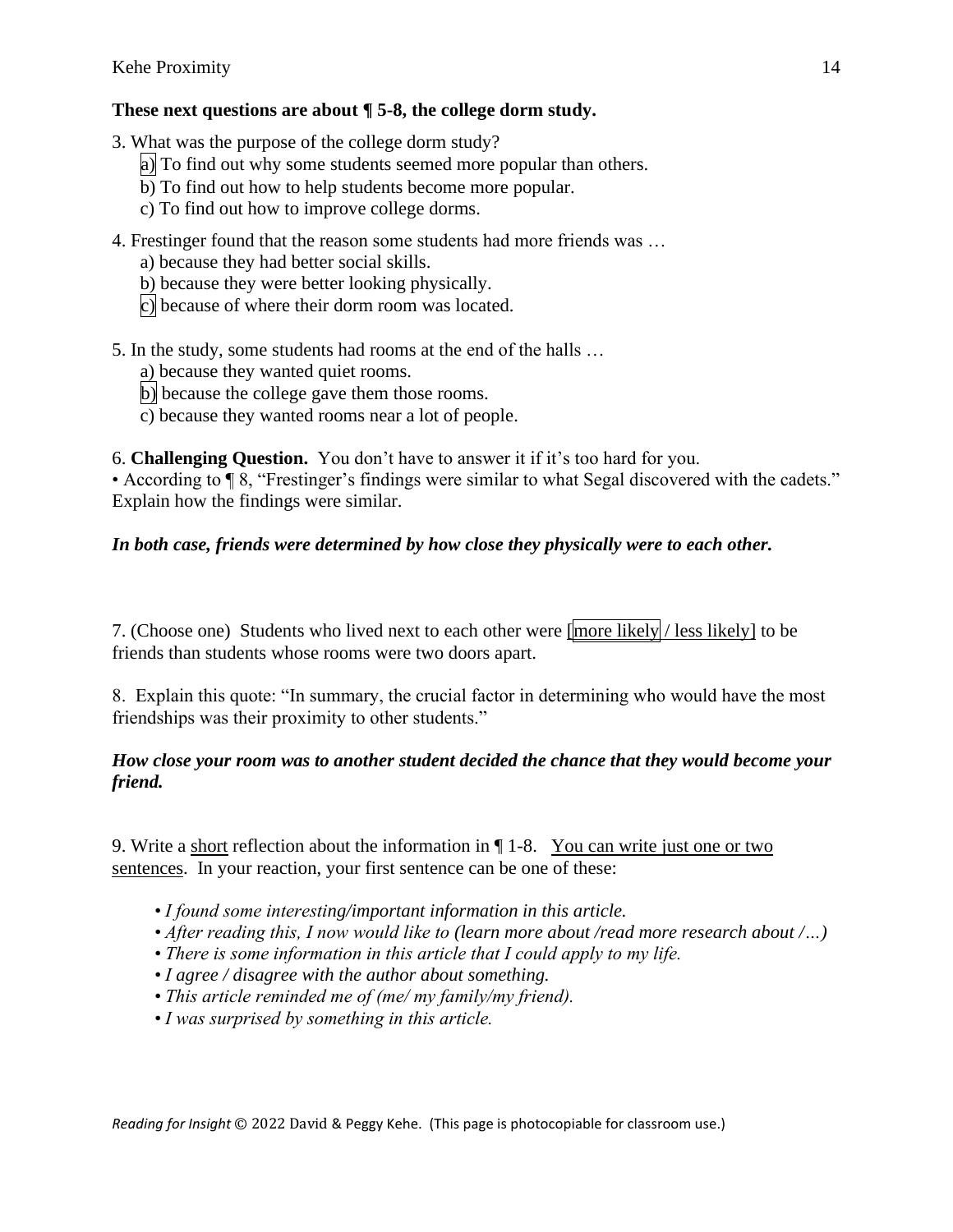**Part 1** of the article ¶1-8

**Exercise 6. Academic Vocabulary Definition Exercise** Look in the article and find the words that have these meanings.

| Word |                     |                                        | Find the word that means                         |  |
|------|---------------------|----------------------------------------|--------------------------------------------------|--|
|      | predict             | look at<br>paragraph<br>$\overline{2}$ | say that something will happen before it happens |  |
| 2.   | accurately          | $\overline{2}$                         | correctly and true in every detail               |  |
| 3.   | assigned            | 3                                      | gave someone a particular thing                  |  |
| 4.   | at random (2 words) |                                        | without any plan, or goal or pattern             |  |
|      | crucial             | 8                                      | very, very important                             |  |

**Exercise 7. Vocabulary Fill-in Exercise**: Choose the words in Exercise 5 to fill in the blanks below.

- 1. The police found the thief because the store own described his appearance accurately.
- 2. Doctors predict that we will have good health when we are older if we exercise when we are young.
- 3. Math is a crucial subject for anyone who wants to be a computer programmer.
- 4. Sara couldn't decide where to go for a vacation, so she put the names of five cities on pieces

of paper, put the piece of paper in a small box, and then chose one at random.

5. When a new employee started working at our company, our boss assigned him/her to work with an older employee as partners.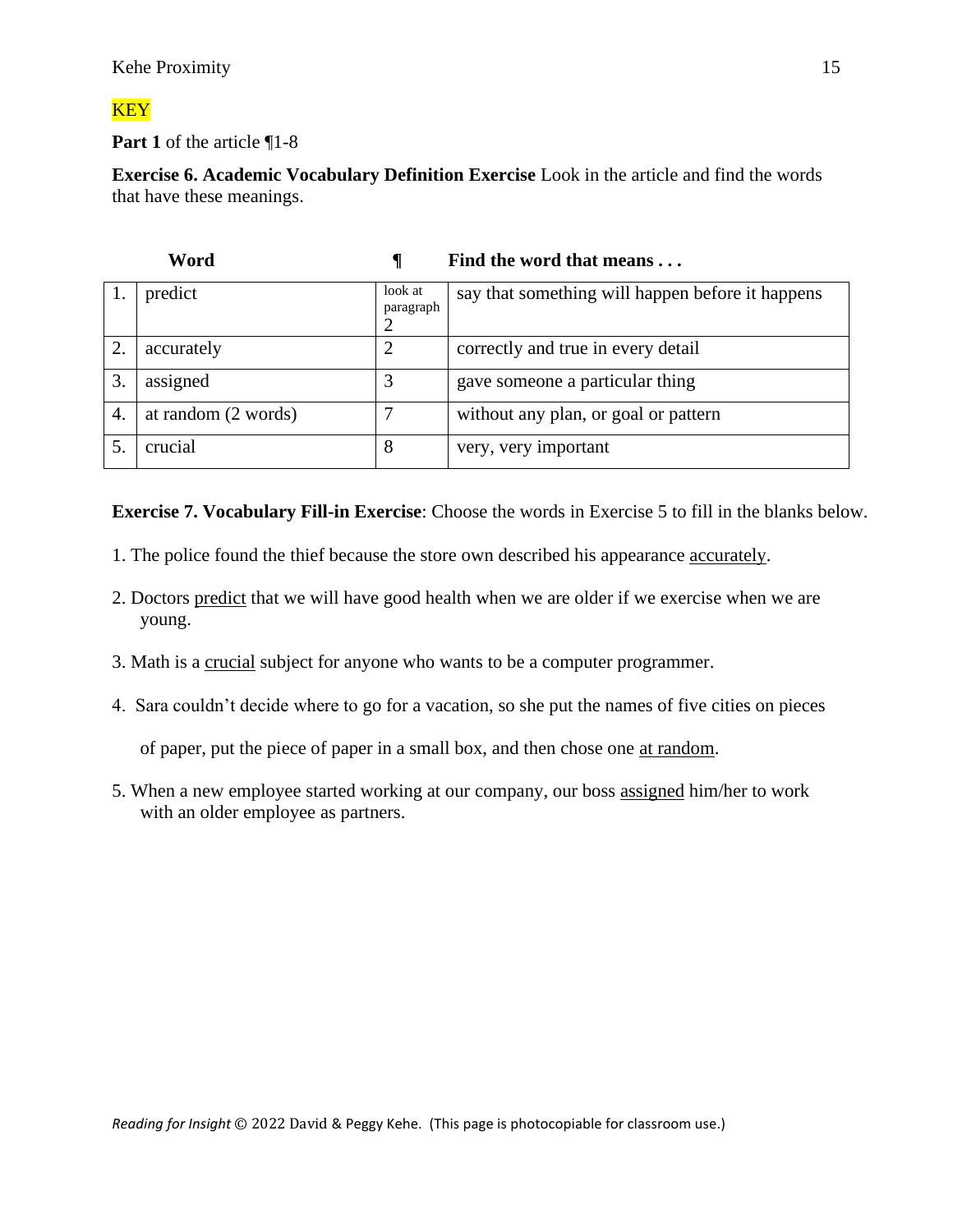## **PART 2**

## **Exercise 8: Read ¶ 9-18**

1. **Challenging Question.** You don't have to answer it if it's too hard for you. • In ¶ 9, it mentions "passive contact." Give an example of passive contact that you've recently had.

## *You see or notice someone but don't say anything.*

2. About the college lecture room study, paraphrase these paragraphs by filling in the blanks with the words in the box.

The researchers started the study by first showing pictures of three women to some people who had never seen them before. The reason that they did this was because they wanted to make sure that people would agree that these women looked similar. Then the experiment began. It took place in a class with 200 students in a large lecture hall on a college campus during one term. The three women attended either 10 classes, 15 classes or no classes. When one of the women arrived, she walked to the front of the hall and sat in the front row. She never talked to anyone. At the end of the term, the researchers showed slides of each of the three women to the 200 students. Although the people earlier had said all three women looked similar, the 200 students said that they looked different. The one who attended the most classes was rated as more attractive and likeable.

3. Why did the researches start by asking a randomly chosen group of people to rate the women? a) Because they didn't want to have a woman who looked more attractive than the others for the experiment.

b) Because they wanted four women who looked more friendly than the 200 students in the class.

c) Because they didn't want the women to talk to anyone during the class.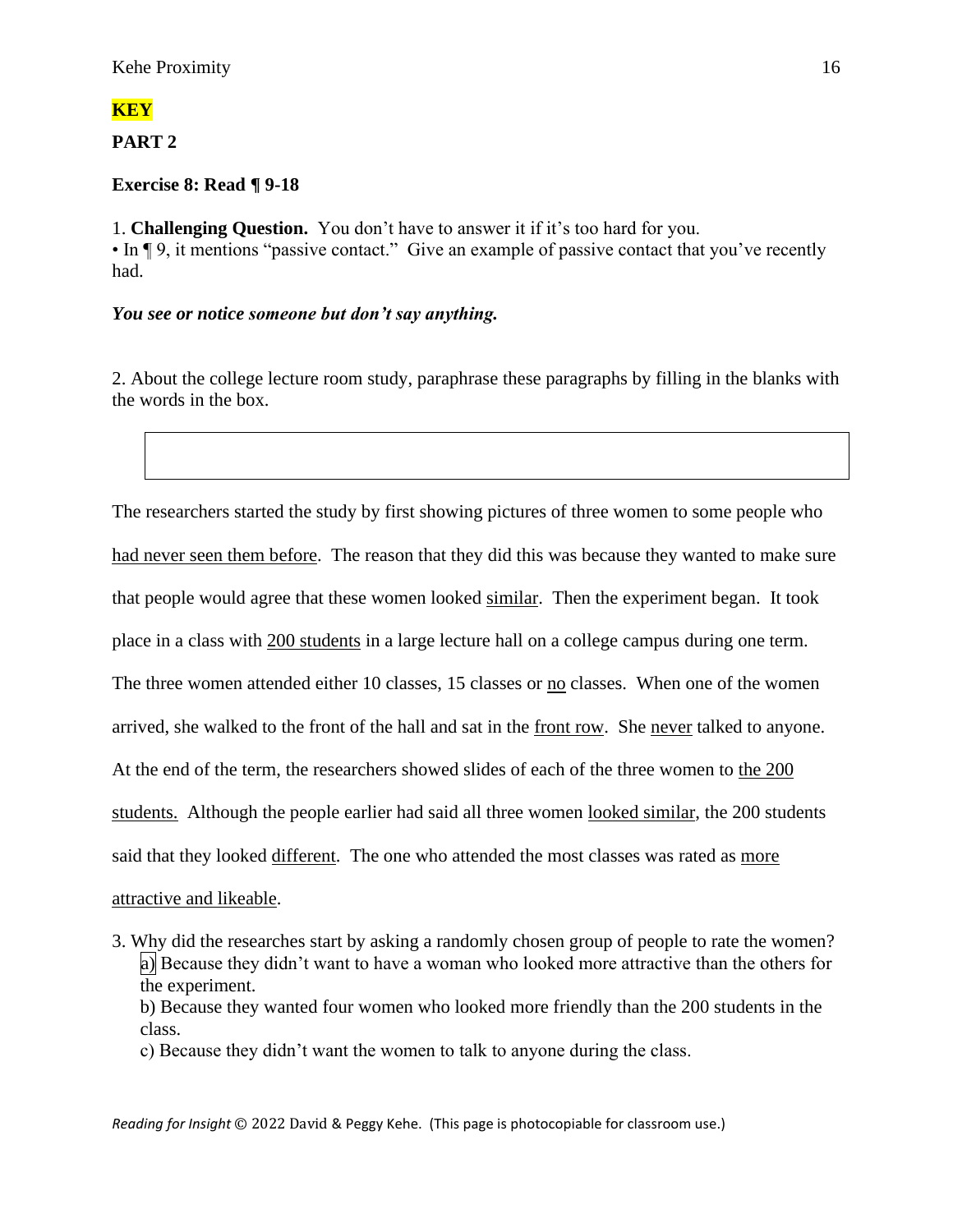4. **Challenging Question.** You don't have to answer it if it's too hard for you. • In  $\P$  18, it says, "Even if we don't actually talk to them, proximity can have a positive effect on us." Explain what this means.

### *If two people are near each other they will have a good feeling about each other even if they don't talk.*

**Exercise 9.** Write a reflection about the article. Try to write a paragraph with several sentences. In your reaction, your first sentence can be one of these:

- *I found some interesting/important information in this article.*
- *After reading this, I now would like to (learn more about /read more research about /…)*
- *There is some information in this article that I could apply to my life.*
- *I agree / disagree with the author about something.*
- *This article reminded me of (me/ my family/my friend).*
- *I was surprised by something in this article.*